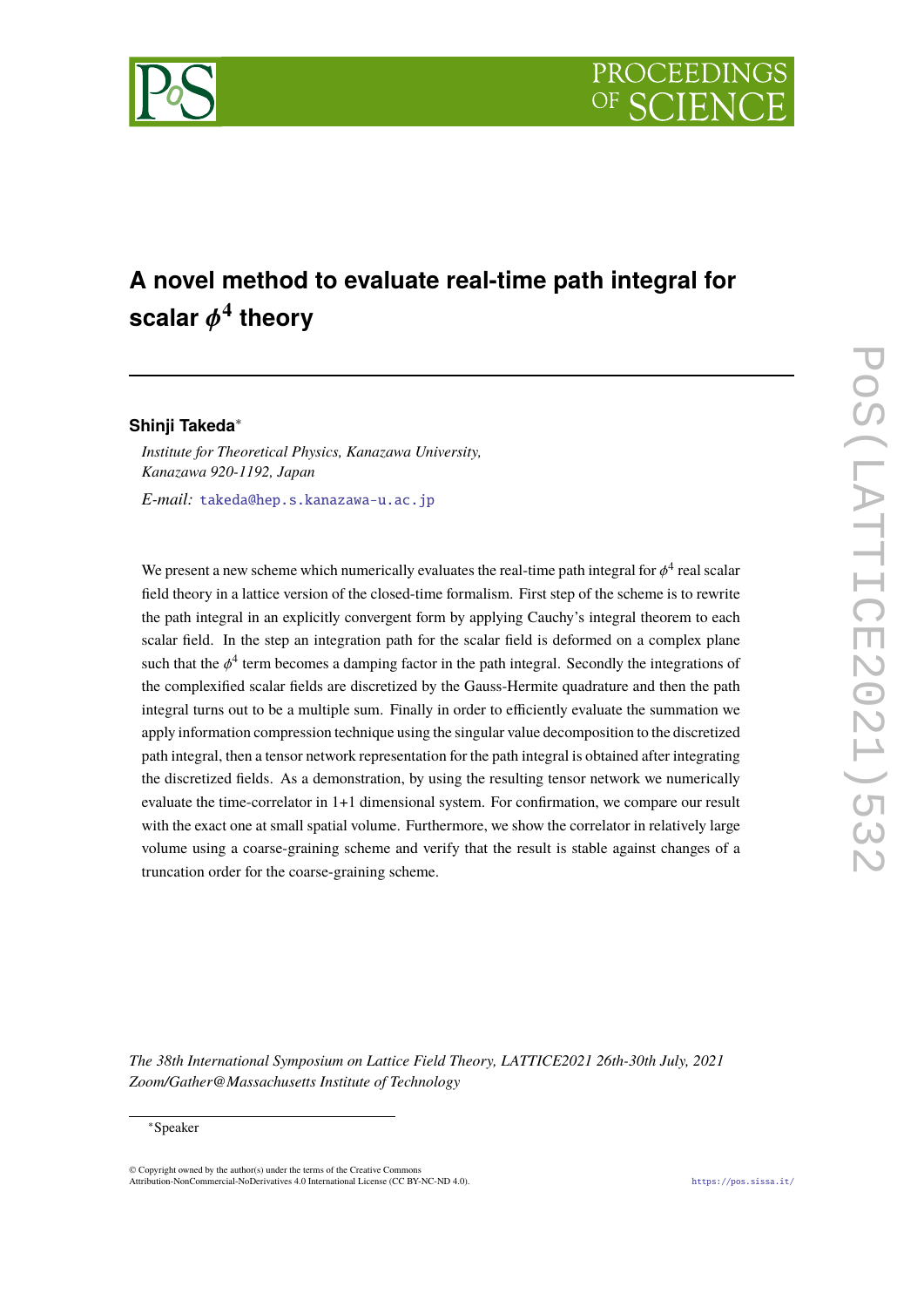# **1. Introduction**

Study of real-time dynamics for quantum many-body system is one of the important topics of the modern physics. Since real-time evolution of a system is governed by Hamiltonian, a natural choice for such a study would be the Hamiltonian formalism. In fact, tensor networks using the Hamiltonian approach are applied in various models  $[1-3]$  $[1-3]$ . Recently, quantum simulations of quantum field theory based on the Hamiltonian formalism also become popular [[4](#page-6-2), [5\]](#page-6-3).

On the other hand, there is another approach based on the Lagrangian formalism, namely the path integral quantization. To study real-time systems with the path integral approach, the Schwinger-Keldysh formalism [[6](#page-6-4), [7\]](#page-6-5) is established and by choosing a suitable initial density matrix one can treat not only equilibrium but also non-equilibrium systems. The approach, however, suffers from the notorious sign problem. To overcome the problem, the complex Langevin method [[8](#page-6-6), [9](#page-6-7)] and the Lefshetz thimble method [\[10](#page-6-8)[–12](#page-6-9)] are proposed.

In this paper, we adopt the tensor network method based on the Lagrangian approach. Although we actually presented a preliminary study using the Feynman prescription technique in the previous lattice conference [\[13](#page-7-0)], here we introduce a different attempt and show some numerical results of the time-correlator.

## **2. Closed-time formalism**

The path integral approach to real-time system is formulated by Schwinger and Keldysh  $[6, 7]$  $[6, 7]$  $[6, 7]$  $[6, 7]$  and its lattice version is discussed in  $[9, 10, 14, 15]$  $[9, 10, 14, 15]$  $[9, 10, 14, 15]$  $[9, 10, 14, 15]$  $[9, 10, 14, 15]$  $[9, 10, 14, 15]$  $[9, 10, 14, 15]$  $[9, 10, 14, 15]$ . In the following we consider  $1+1$ dimensional lattice system, whose coordinate is denoted as  $(t, n)$  with  $t = 0, 1, 2, \cdots, 2N_T + N_B - 1$ and  $n = 0, 1, 2, \dots, N_S - 1$ . The periodic boundary condition is imposed for all directions. The density matrix is set to the thermal one with the inverse temperature  $\beta$ .

For the real scalar field theory, the associated path integral on the lattice is given by

<span id="page-1-0"></span>
$$
\mathcal{Z} \equiv \int [d\phi] e^{iS_{\text{lat}}[\phi]} = \int_{-\infty}^{\infty} \prod_{t,n} d\phi_{t,n} H^{[0]}(t; \phi_{t,n}, \phi_{t+1,n}) H^{[1]}(t; \phi_{t,n}, \phi_{t,n+1}) \tag{1}
$$

where  $H^{[\mu]}$  is a local transfer matrix for  $\mu$ -direction ( $\mu = 0$  and 1),

$$
H^{[0]}(t; \phi, \phi') \equiv \exp\left\{-\frac{\gamma}{2u_t}(\phi - \phi')^2 - \frac{u_t + u_{t-1}}{8\gamma}V(\phi) - \frac{u_{t+1} + u_t}{8\gamma}V(\phi')\right\},\tag{2}
$$

$$
H^{[1]}(t; \phi, \phi') \equiv \exp\left\{-\frac{u_t + u_{t-1}}{4\gamma}(\phi - \phi')^2 - \frac{u_t + u_{t-1}}{8\gamma}V(\phi) - \frac{u_t + u_{t-1}}{8\gamma}V(\phi')\right\}.
$$
 (3)

In the above equations, we have defined the anisotropic parameter  $\gamma = a/a_t$  where *a* (*a*<sub>t</sub>) is a lattice spacing for the spatial (temporal) direction, and the scalar potential is given by  $V(\phi)$  =  $m^2\phi^2/2 + \lambda\phi^4/4!$  where parameters *m* and  $\lambda$  are given in lattice units (*a* = 1). *u<sub>t</sub>* is a timedependent phase factor that encodes the metric of the system and a shape of the closed-time path [[14\]](#page-7-1)

$$
u_{t} = \begin{cases} i & \text{for} & 0 \leq t < N_{\text{T}} \\ 1 & \text{for} & N_{\text{T}} \leq t < N_{\text{T}} + N_{\beta}/2 \\ -i & \text{for} & N_{\text{T}} + N_{\beta}/2 \leq t < 2N_{\text{T}} + N_{\beta}/2 \\ 1 & \text{for} & 2N_{\text{T}} + N_{\beta}/2 \leq t < 2N_{\text{T}} + N_{\beta}. \end{cases}
$$
(4)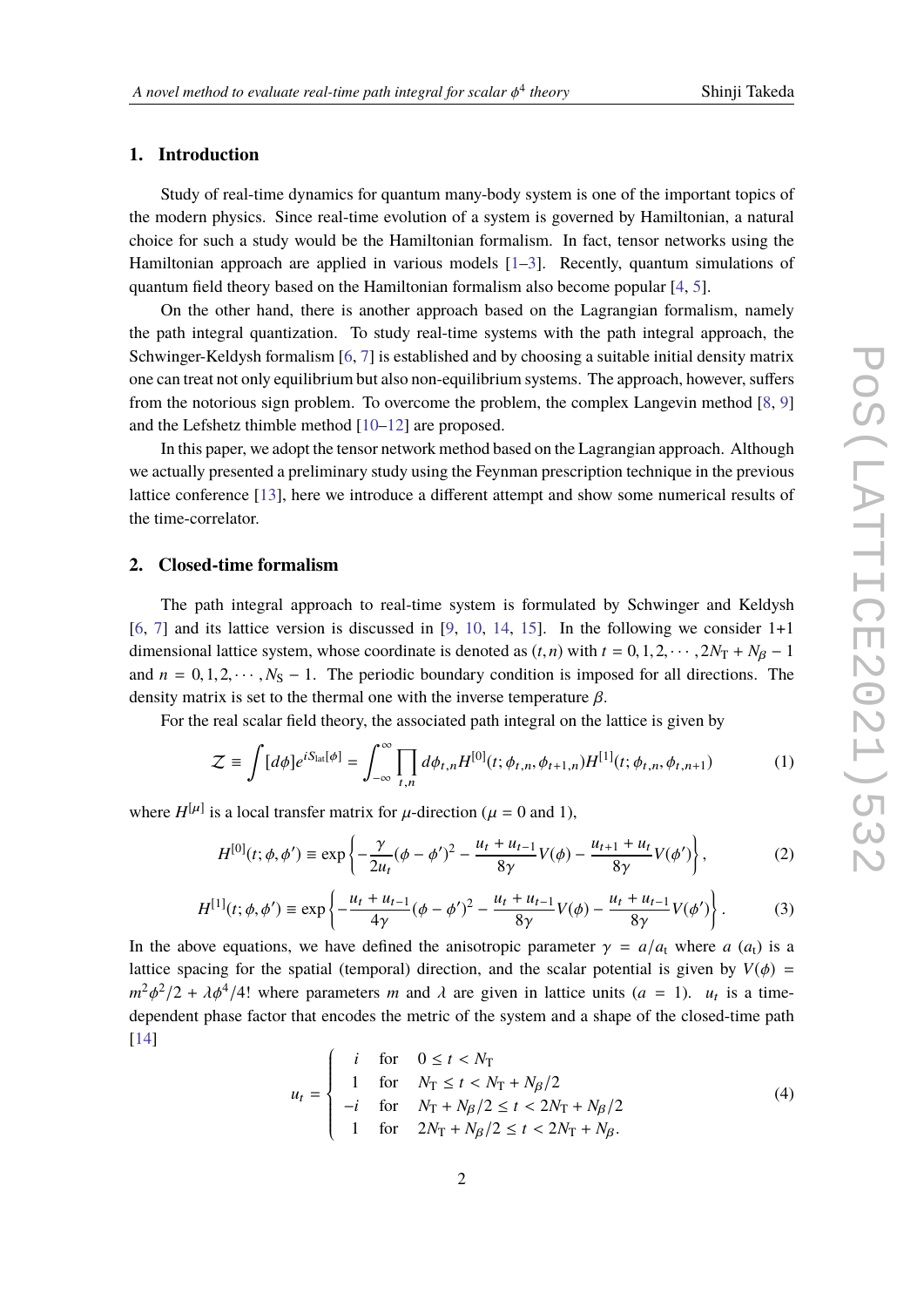<span id="page-2-0"></span>

**Figure 1:** Integration path in complex plane for a scalar field. The blue horizontal line on the real axis is the original integration path. The red line tilted at  $-\pi/8$  is a deformed new path.

The physical real-time extent *T* and the inverse temperature  $\beta$  in lattice units are given by the lattice parameters,  $T = N_T/\gamma$  and  $\beta = N_\beta/\gamma$ .

#### **3. Tensor network representation**

The path integral in eq. $(1)$  $(1)$  $(1)$  is given by multiple oscillating integrals and at first glance, it is not clear that  $Z$  is convergent or not, therefore, first of all we shall rewrite it with an explicitly convergent expression. For that purpose, first we consider a complex plane (see Fig. [1](#page-2-0)) for a scalar field  $\phi$  that resides in the Minkowski region (1 ≤ *t* ≤ *N*<sub>T</sub> − 1). Following Cauchy's integral theorem, we deform the original path to a new one tilted at  $-\pi/8$  without changing a value of the integral, namely, the associated part of the scalar field in the path integral, where the quartic potential term is explicitly written, is given by

$$
\int_{-\infty}^{\infty} d\phi f(\phi) e^{-i\lambda \phi^4/4!} = \int_{\text{new path}} d\tilde{\phi} f(\tilde{\phi}) e^{-i\lambda \tilde{\phi}^4/4!} = \int_{-\infty}^{\infty} d\xi \frac{d\tilde{\phi}(\xi)}{d\xi} f(\tilde{\phi}(\xi)) e^{-\lambda \xi^4/4!}, \quad (5)
$$

where a complex variable on the new path <sup>[1](#page-2-1)</sup> is parameterized as  $\tilde{\phi}(\xi) = e^{-i\pi/8}\xi$  with  $\xi \in \mathbb{R}$ . Note that the last expression is clearly convergent for a given proper function  $f$ . By applying such a deformation to every scalar field, we can see that the path integral turns out to be explicitly convergent

$$
\mathcal{Z} = \int_{-\infty}^{\infty} \prod_{t,n} d\phi_{t,n} e^{iS_{\text{lat}}[\phi]} = \int_{-\infty}^{\infty} \prod_{t,n} d\xi_{t,n} J(\xi) e^{iS_{\text{lat}}[\tilde{\phi}(\xi)]}, \tag{6}
$$

where *J* is a total Jacobian and a phase factor in  $\tilde{\phi}$  should be properly chosen depending on the time coordinate *t*.

We have seen that  $Z$  is well-defined and convergent, but its integrand is still complex value, so the Monte Carlo method cannot be applied. In order to carry out the integration of  $\xi$ , we employ the Gauss-Hermite quadrature [[16\]](#page-7-3), i.e. for a proper function g, an integral is replaced by a summation

$$
\int_{-\infty}^{\infty} d\xi g(\xi) \approx \sum_{a=1}^{N} w_a e^{\xi_a^2} g(\xi_a)
$$
 (7)

where  $w_a$  are weight given by a known function,  $\xi_a$  are zeros of *N*-th Hermite polynomial, and a truncation order *N* is a single parameter to control the degree of the approximation. By applying

<span id="page-2-1"></span><sup>&</sup>lt;sup>1</sup> By modifying the new path, which is a straight line, one may improve an efficiency.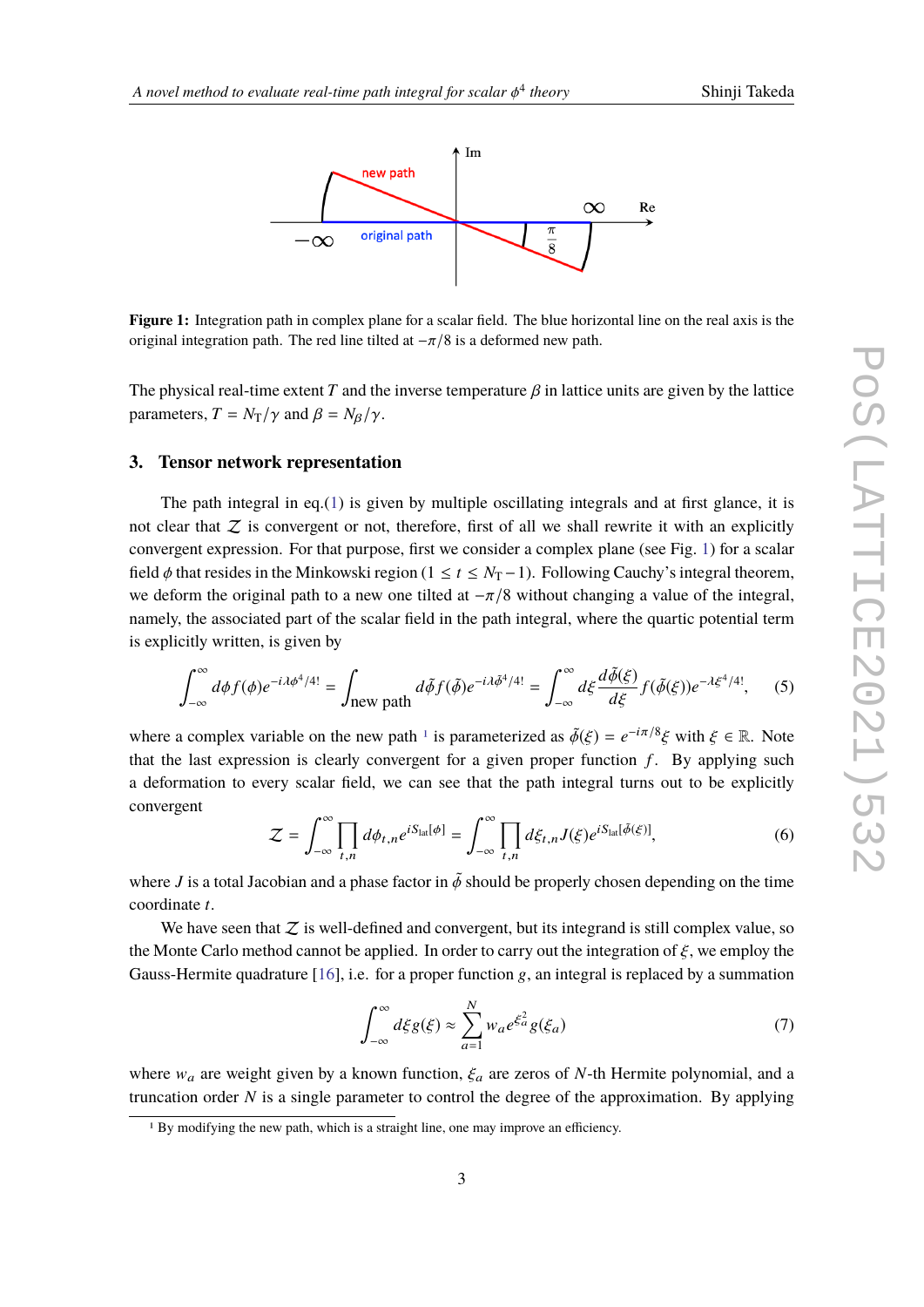<span id="page-3-0"></span>

**Figure 2:** Distribution of the singular values of  $A^{[\mu]}(t)$  in Minkowski (1 ≤ *t* ≤ *N*T − 1) and Euclidean  $(N_T + 1 \le t \le N_T + N_\beta/2 - 1)$  region for time  $(\mu = 0)$  and space  $(\mu = 1)$  direction. The mass parameter is set to  $m = 1$ .

such a quadrature rule to all  $\zeta$ s, the path integral now becomes a multiple sum

$$
\mathcal{Z} = \int_{-\infty}^{\infty} \prod_{t,n} d\xi_{t,n} J(\xi) e^{iS_{\text{lat}}[\tilde{\phi}(\xi)]} \approx \sum_{\{a\}} w_{a_{t,n}} \exp\left(\xi_{a_{t,n}}^2\right) J(\xi_a) e^{iS_{\text{lat}}[\tilde{\phi}(\xi_a)]}. \tag{8}
$$

The discretization also allows us to define a matrix from  $H^{[\mu]}$ 

$$
A_{ab}^{[\mu]}(t) \equiv H^{[\mu]}(t; \tilde{\phi}(\xi_a), \tilde{\phi}(\xi_b)) \left( w_a e^{\xi_a^2} \right)^{\frac{1}{4}} \left( w_b e^{\xi_b^2} \right)^{\frac{1}{4}}.
$$
 (9)

Thanks to this, instead of dealing with continuous objects, we can now use the linear algebra techniques. The singular values of the matrix *A* are shown in Fig. [2.](#page-3-0) Basically the distribution of the singular values is wider (i.e. the correlation is stronger) in the Minkowski region than that of the Euclidean case. In the strong coupling case ( $\lambda = 10$ ), the distribution is narrow, that is, the information is well compressed and this is a nice feature from the computational point of view, while in the weak coupling ( $\lambda = 1$ ) the distribution is wide hence a large number of modes are needed to maintain a precision. For large anisotropic parameter ( $\gamma = 2$ ), the distribution tends to be wide compared with the isotropic case ( $\gamma = 1$ ), thus the former case demands more computational cost than the latter.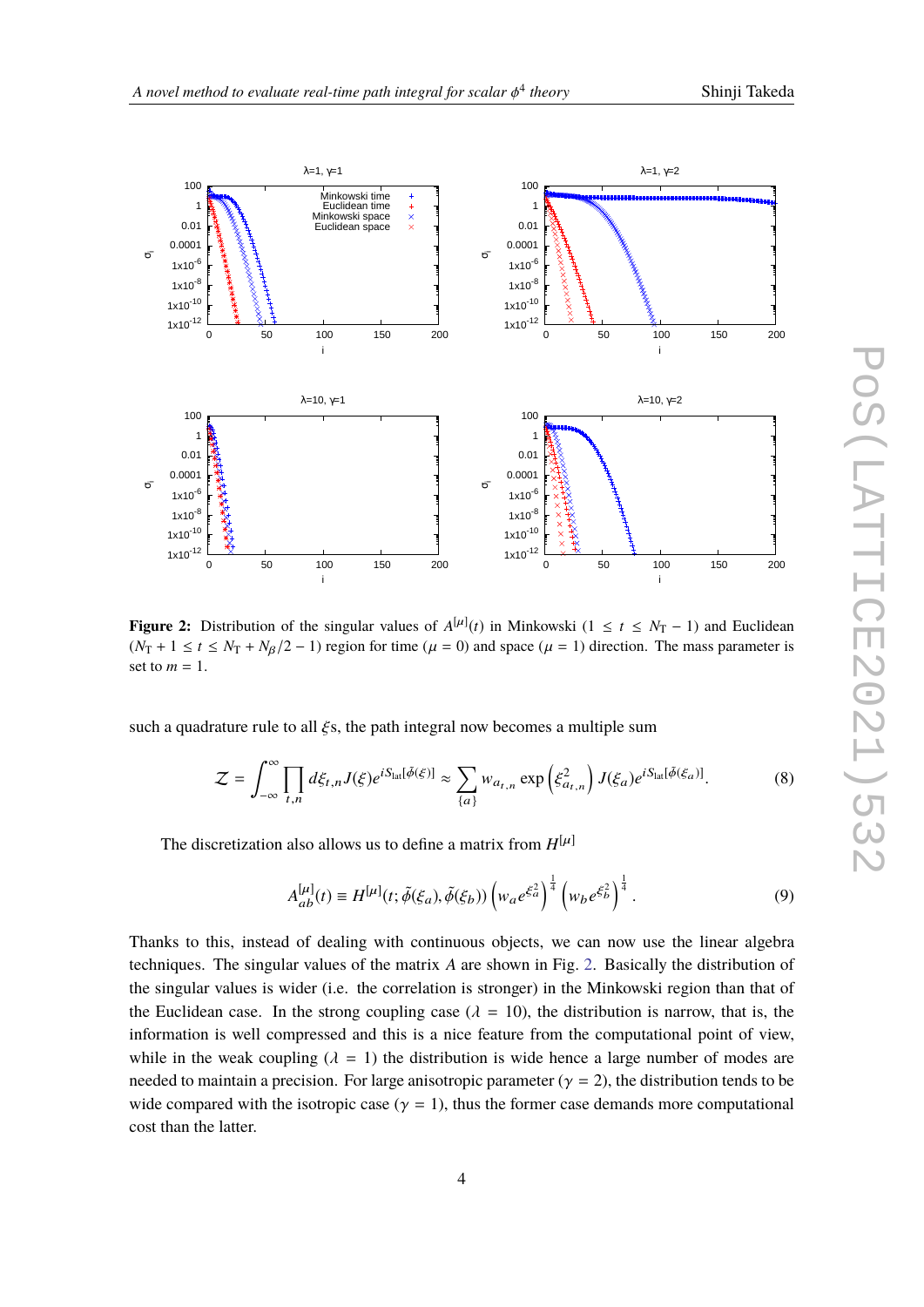<span id="page-4-0"></span>

**Figure 3:** The tensor network for the system ( $N_T = N_\beta/2 = 6$ ,  $N_S = 4$ ). There are 16 kinds of tensors. The strength of the correlation is represented by the width of the line.

As a final step, let us see how to make a tensor. First, we apply the singular value decomposition to the matrix *A*

$$
A_{ab}^{[\mu]}(t) = \sum_{j=1}^{N} U_{aj}^{[\mu]}(t) \sigma_j^{[\mu]}(t) V_{jb}^{[\mu]\dagger}(t).
$$
 (10)

Then by using the singular value  $\sigma$  and the unitary matrices *U* and *V*, tensors are created as

$$
T_{ijkl}(t) \equiv \sqrt{\sigma_i^{[0]}(t)\sigma_j^{[1]}(t)\sigma_k^{[0]}(t-1)\sigma_l^{[1]}(t)} \sum_{a=1}^N U_{ai}^{[0]}(t)U_{aj}^{[1]}(t)V_{ak}^{[0]*}(t-1)V_{al}^{[1]*}(t)\left. \frac{d\tilde{\phi}(\xi)}{d\xi} \right|_{\xi=\xi_a}.\tag{11}
$$

The bond dimensions for the tensor indices*i*, *j*, *k*,*l* are determined adaptively according to a required precision, e.g., for a parameter set ( $\lambda = 10$  and  $\gamma = 3$ ) in the next section, when a required relative precision is 10<sup>-4</sup>, the maximum bond dimension is around 200. In terms of the tensors, the path integral is now given by

<span id="page-4-1"></span>
$$
\mathcal{Z} \approx \sum_{\{i,j,k,l\}} \prod_{t,n} T_{ijkl}(t). \tag{12}
$$

The resulting tensor network is sketched in Fig. [3](#page-4-0) which has a layer structure. As seen in Fig. [2](#page-3-0), the correlation is strong in the Minkowski region while it is weak in the Euclidean case.

## **4. Numerical results**

With proper field insertions, the time-correlator is defined by

$$
\langle \phi_{t,n} \phi_{0,0} \rangle \equiv \frac{\int [d\phi] \phi_{t,n} \phi_{0,0} e^{iS_{\text{lat}}[\phi]}}{\int [d\phi] e^{iS_{\text{lat}}[\phi]}}.
$$
\n(13)

The numerator can also be represented by a tensor network with a couple of impurity tensors.

In Fig. [4,](#page-5-0) we plot the numerical results of the time-correlator for  $N<sub>S</sub> = 2$ . Since the system is so small, a coarse-graining is not applied and the contraction (cf. the RHS of eq.([12\)](#page-4-1)) is done exactly. Our result agrees with the exact one in the early stage while their difference gradually incearses as time evolves. The reason for the deviation is considered as discretized time effects, in fact, the deviation is smaller for larger  $\gamma$ .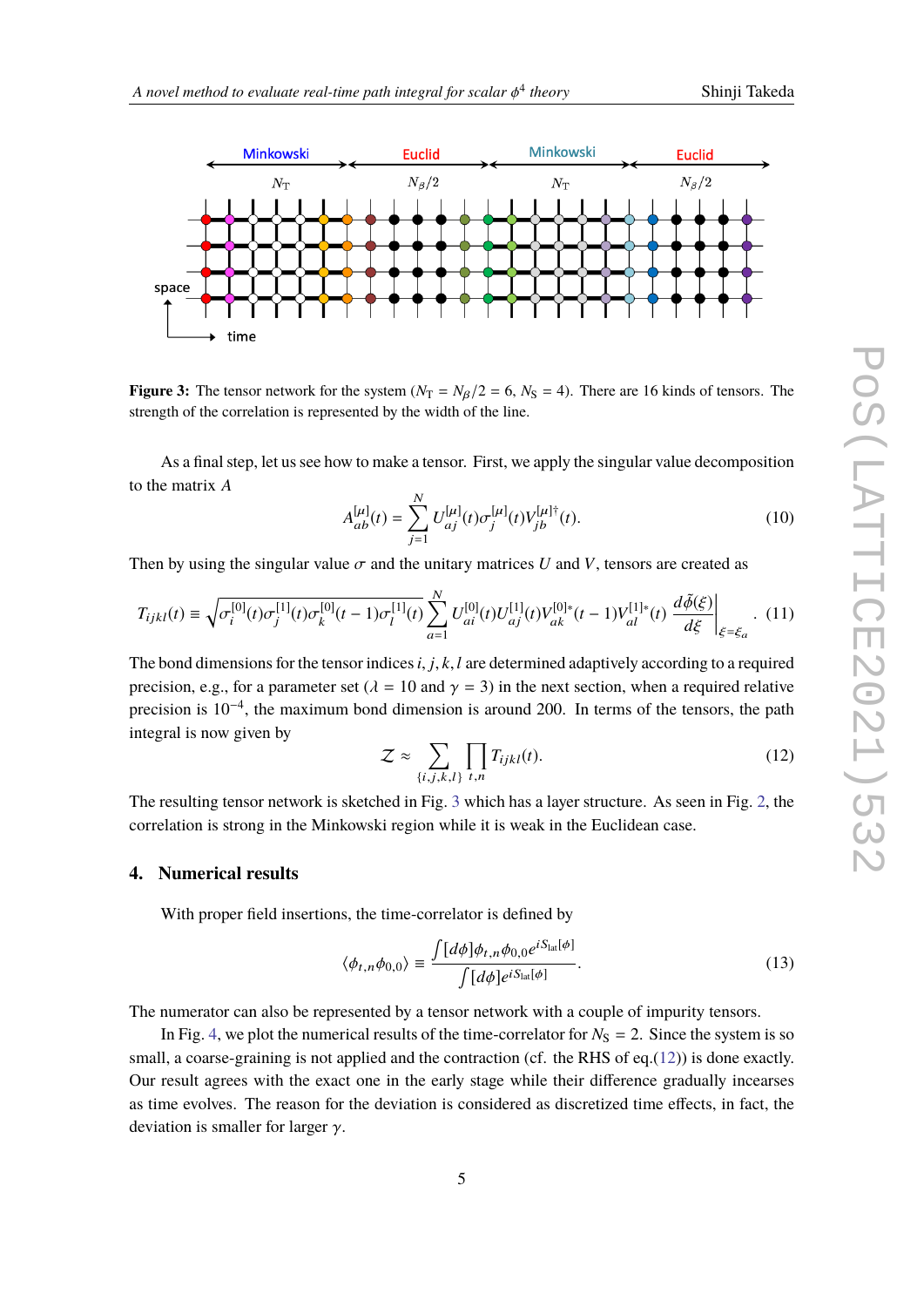<span id="page-5-0"></span>

<span id="page-5-1"></span>**Figure 4:** The time-correlator  $\langle \phi_{t,0} \phi_{0,0} \rangle$  for  $N_s = 2$  as a function of  $t_{phys} = t/\gamma$ . The parameters are  $m = 1$ ,  $\lambda = 10$ ,  $\beta = 4$ ,  $T = 16$  and  $\gamma = 2,3$ . The real part and the imaginary part of the correlator are represented by the red and blue points respectively. The solid curve is the exact result obtained by the exact diagonalization.



**Figure 5:** The time-correlator  $\langle \phi_{t,0} \phi_{0,0} \rangle$  for  $N_S = 64$  as a function of  $t_{\text{phys}} = t/\gamma$ . The parameters are  $m = 1$ ,  $\lambda = 16$ ,  $\beta = 8$ ,  $T = 4$  and  $\gamma = 2$ .  $D_{\text{cut}}$  is a truncation order for a corse-graining scheme.

Figure [5](#page-5-1) shows the correlator at  $N<sub>S</sub> = 64$ . To attain the large volume, we employ a coarsegraining scheme whose truncation order is denoted by  $D_{\text{cut}}$  and larger value of  $D_{\text{cut}}$  is expected to give a better precision. Here, two cases  $D_{\text{cut}} = 80$  and 100 are plotted to see a stability against the truncation process. At the scale, the result is not so sensitive to  $D_{\text{cut}}$ , thus this indicates that we can reliably compute the correlator with the parameter set shown here.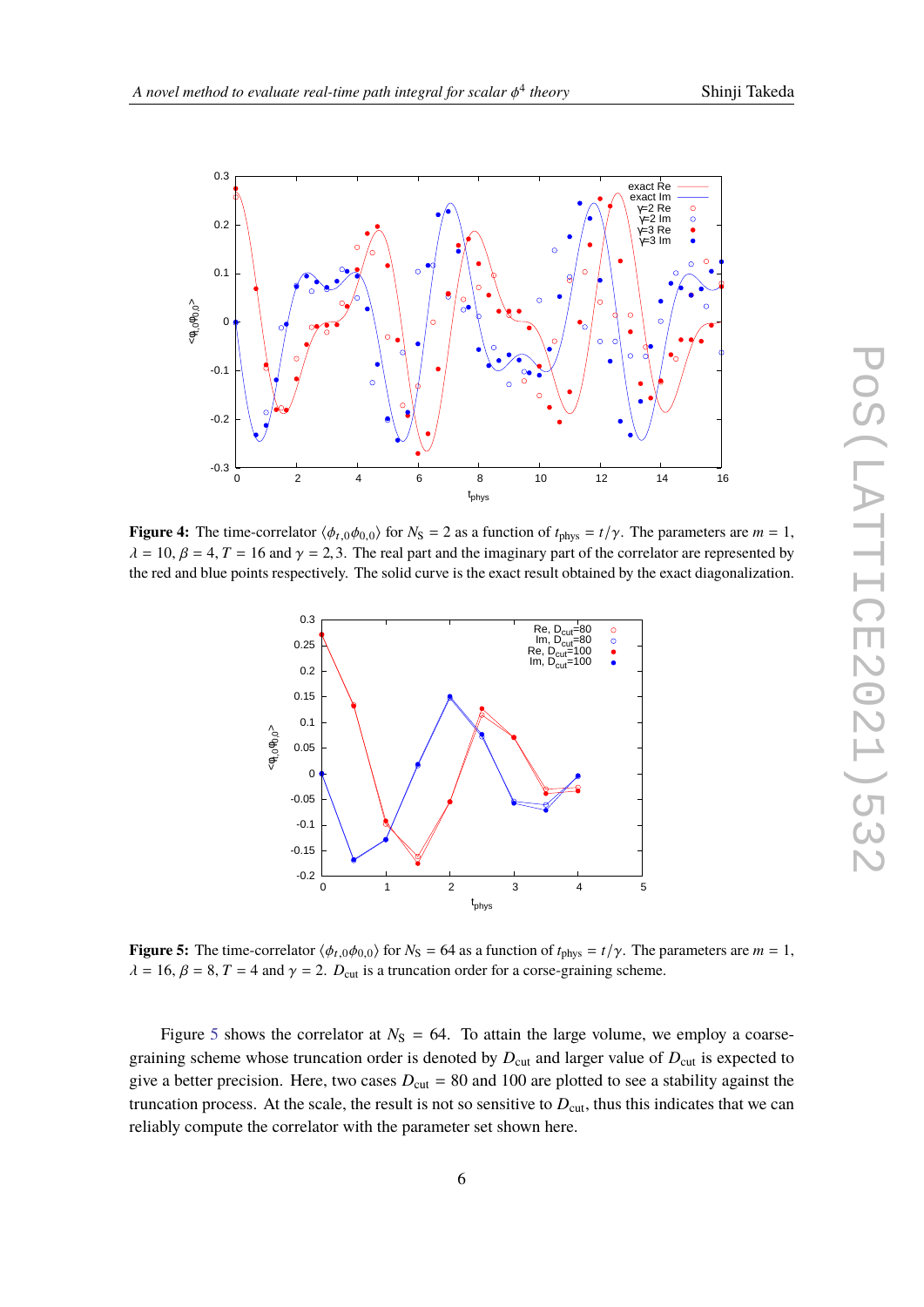#### *theory* Shinji Takeda

## **5. Summary and future directions**

We have derived a tensor network representation for the real scalar field theory in the closed-time formalism and observed that the resulting network has a non-uniform entanglement (correlation) structure. In this paper, we exclusively consider 1+1 dimensional system, but an extension to higher dimensional system is straightforward. By using the tensor network representation, we numerically evaluate the time-correlator. We confirm that the correlator is correctly calculated by comparing with the exact result at the small spatial size  $N<sub>S</sub> = 2$ . As a demonstration, we also show the correlator at relatively larger volume  $N<sub>S</sub> = 64$  and confirm that the result is stable against the change of the truncation order of the coarse-graining.

As observed, the entanglement tends to be stronger for weak coupling and near the time continuum limit. Before starting serious calculations, thus, one should find a better way of making an initial tensor network with small truncation errors even for such parameter regions. Furthermore, finding a better coarse-graining scheme is also an important task for future applications. In any case, we now have a non-perturbative computation tool to evaluate the time-correlator thus we may try to directly compute the spectral function and the distribution function near future.

This work is supported in part by JSPS KAKENHI Grant Numbers JP17K05411 and JP21K03531.

# **References**

- <span id="page-6-0"></span>[1] T. Pichler, M. Dalmonte, E. Rico, P. Zoller and S. Montangero, Phys. Rev. X **6** (2016) no.1, 011023.
- [2] B. Buyens, J. Haegeman, F. Hebenstreit, F. Verstraete and K. Van Acoleyen, Phys. Rev. D **96** (2017) no.11, 114501.
- <span id="page-6-1"></span>[3] M. C. Bañuls, K. Cichy, H. T. Hung, Y. J. Kao, C. J. D. Lin, Y. P. Lin and D. T. L. Tan, PoS **LATTICE2019** (2019), 022.
- <span id="page-6-2"></span>[4] A. Yamamoto, PTEP **2021** (2021) no.1, 013B06.
- <span id="page-6-3"></span>[5] E. Gustafson, Phys. Rev. D **103** (2021) no.11, 114505.
- <span id="page-6-4"></span>[6] J. S. Schwinger, J. Math. Phys. **2**, 407 (1961).
- <span id="page-6-5"></span>[7] L. V. Keldysh, Zh. Eksp. Teor. Fiz. **47**, 1515 (1964) [Sov. Phys. JETP **20**, 1018 (1965)].
- <span id="page-6-6"></span>[8] J. Berges and I.-O. Stamatescu, Phys. Rev. Lett. **95**, 202003 (2005).
- <span id="page-6-7"></span>[9] J. Berges, S. Borsanyi, D. Sexty and I.-O. Stamatescu, Phys. Rev. D **75**, 045007 (2007).
- <span id="page-6-8"></span>[10] A. Alexandru, G. Basar, P. F. Bedaque and G. W. Ridgway, Phys. Rev. D **95**, no. 11, 114501 (2017).
- [11] Z. G. Mou, P. M. Saffin, A. Tranberg and S. Woodward, JHEP **06** (2019), 094.
- <span id="page-6-9"></span>[12] Z. G. Mou, P. M. Saffin and A. Tranberg, JHEP **11** (2019), 135.